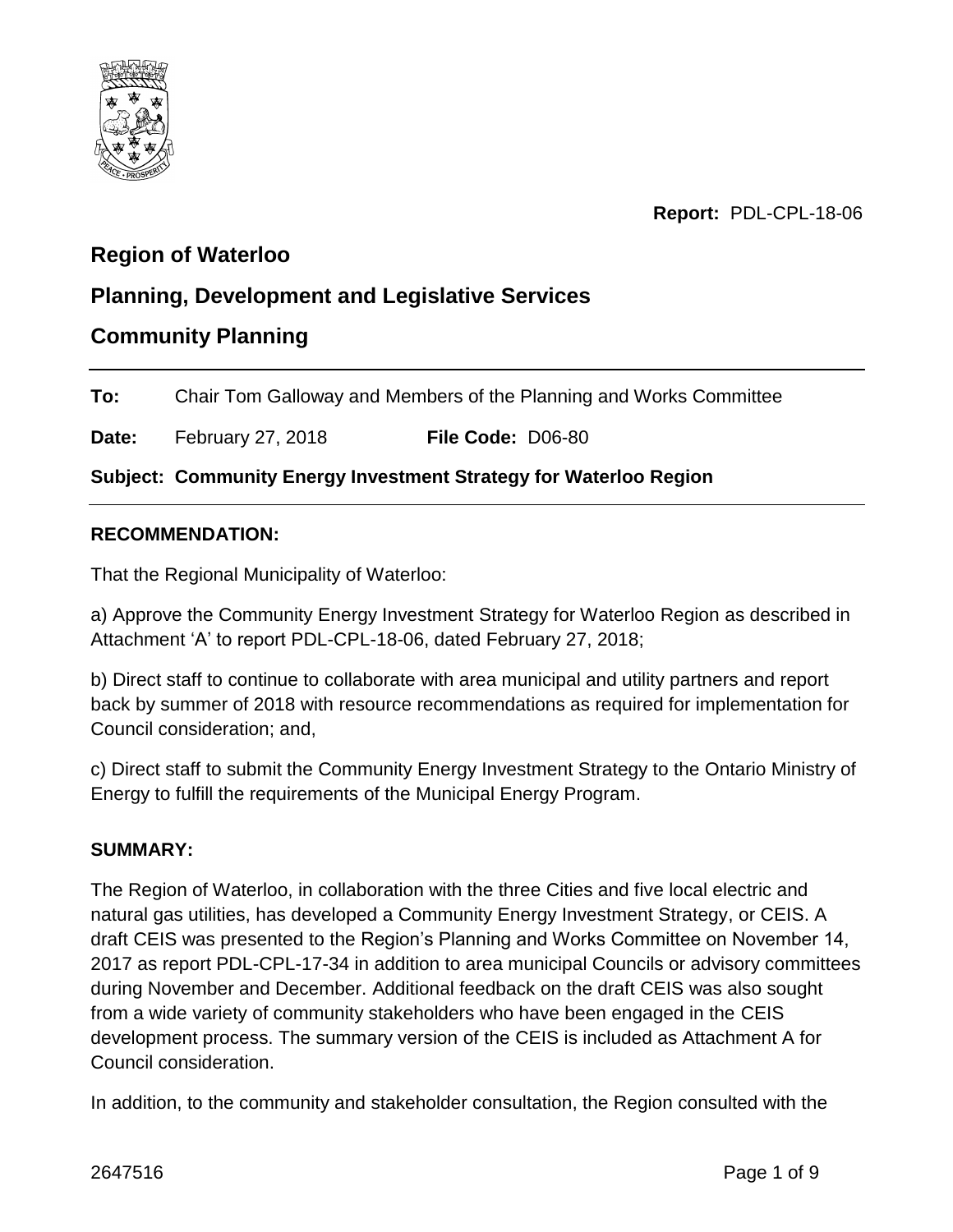Townships. Moving forward and at their request, the Townships will be provided with the opportunity to participate on the Governance Steering Committee and work with the other partners toward the implementation of the CEIS.

The purpose of the CEIS is to improve and sustain Waterloo Region's economic competitiveness and quality of life through the coordination of targeted energy investments. The CEIS builds on energy management considerations within Provincial policy, energy infrastructure planning, the Region's Economic Development Strategy, and the Climate Action Waterloo Region initiative (CAWR) involving community greenhouse gas emission, or GHG, reduction targets. The CEIS focusses on attracting investment towards projects that will provide the most community benefits to Waterloo Region.

If approved, the CEIS will be submitted to the Ontario Ministry of Energy as the primary funder of this planning initiative. In addition, the CEIS Steering Committee would be transformed into a Governance Committee and required to report back in June 2018 regarding the administrative resources required for implementation for Council consideration as described in PDL-CPL-18-06.

## **REPORT:**

#### **Background**

The Region of Waterloo, in collaboration with the three Cities and five local electric and natural gas utilities, has developed a Community Energy Investment CEIS, or CEIS. The collaboration has been facilitated by Regional staff and a steering committee made up of representatives from each organization as listed below:

- City of Cambridge;
- City of Kitchener;
- City of Waterloo;
- Region of Waterloo
- Energy+ serving Cambridge, North Dumfries Township and Brant County;
- Kitchener-Wilmot Hydro serving Kitchener and Wilmot Township;
- Waterloo North Hydro serving Waterloo and the Townships of Wellesley and Woolwich;
- Kitchener Utilities serving natural gas needs in Kitchener; and,
- Union Gas serving natural gas needs in the rest of Waterloo Region.

Development of the CEIS followed the Ontario Ministry of Energy Municipal Energy Plan (MEP) program. The Region was successful in securing a grant under this program which involved leveraging equal financial contributions from all nine partners. The CEIS development process followed the three stages required by the MEP including baseline data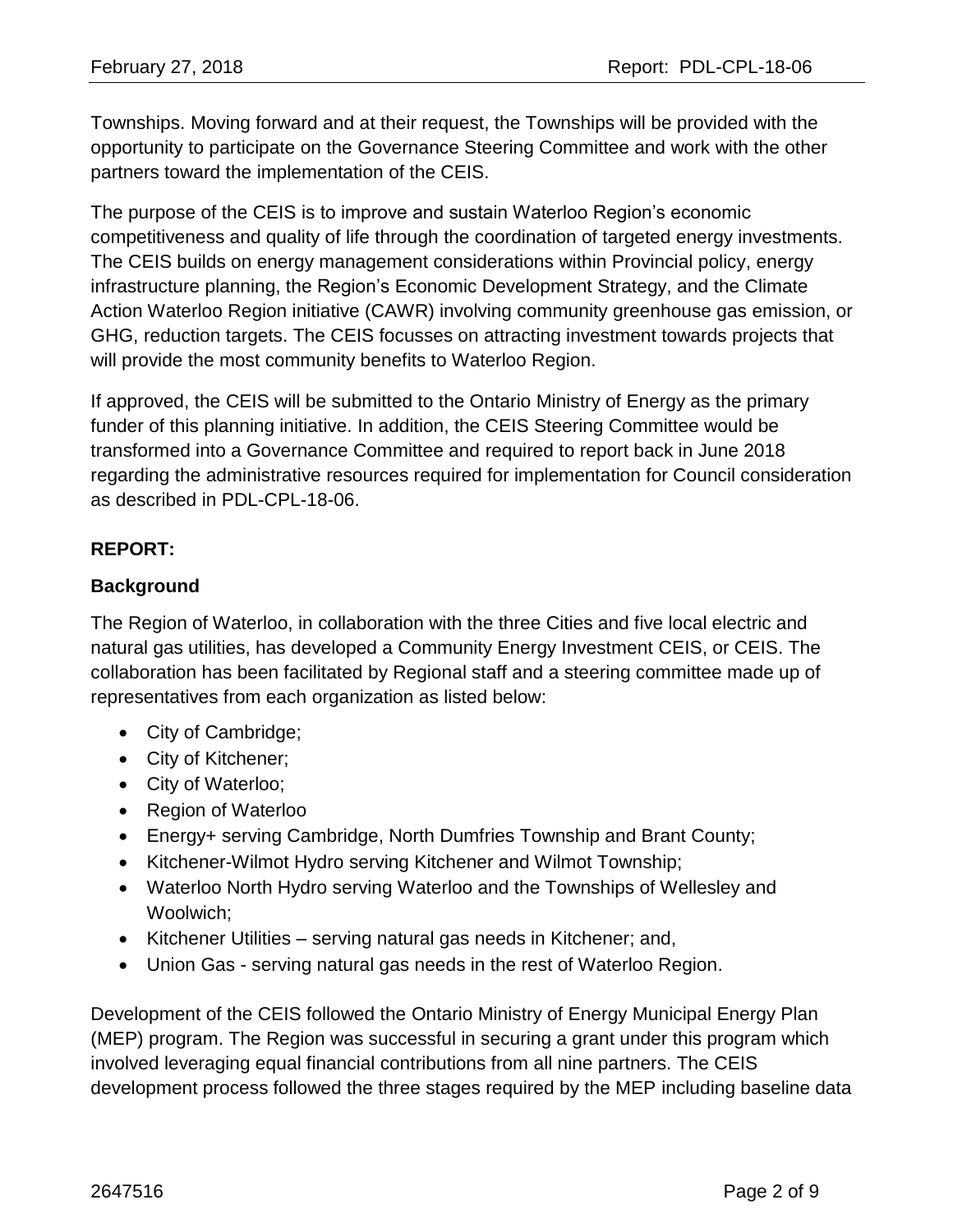and forecasting analysis, stakeholder consultation, and plan development. These stages were carried out starting in late 2015 through 2017. The main CEIS document provides an overview of the outcomes from each stage. The details of this work are contained in four supplementary documents:

- 1. Baseline Analysis and Business-as-usual Energy Forecast for Waterloo Region;
- 2. Community Perspectives on Energy;
- 3. Strategic Energy Opportunities; and,
- 4. Finance Mechanisms and Business Models that Support Community Energy.

A summary version of the CEIS is included as Attachment A.

#### **Feedback and Consultation**

Substantial stakeholder engagement was conducted in Waterloo Region during 2016 and 2017 to identify local priorities. The stakeholder consultations revealed that lowering energy costs, using local energy resources, environmental responsibility and supporting our local economy are important for this community. Stakeholders input was reflected in the goals of the CEIS, and influenced the identification and evaluation of energy opportunities, as well as the actions that support their implementation.

On November 14, 2017, Staff presented the draft CEIS to the Region's Planning and Works Committee (report PDL-CPL-17-34). Presentations were also delivered to area municipal Councils or advisory committees during November and December. Following presentations to Township Councils, Township staff were further consulted regarding implementation considerations. Additional feedback on the draft CEIS was also sought from a wide variety of community stakeholders who have been engaged in the CEIS development process including the Waterloo Economic Development Corporation, the Waterloo Region Home Builders Association and Chamber of Commerce, Sustainable Waterloo Region, Reep Green Solutions, local energy cooperatives and the local post-secondary schools.

Feedback received during November and December 2017 has been incorporated in the final CEIS. Examples of revisions made to the draft CEIS include complementing the economic benefits of the CEIS by highlighting some of the social and environmental improvements that can be achieved. For example, actions were added to address community concerns regarding energy equity in terms of low income households accessing incentives and supporting energy efficient affordable housing which can lead to household cost savings and local emission reductions. In addition the Townships have agreed to participate on the Governance Steering Committee and participate in the implementation of the Recommended Actions within their ability moving forward.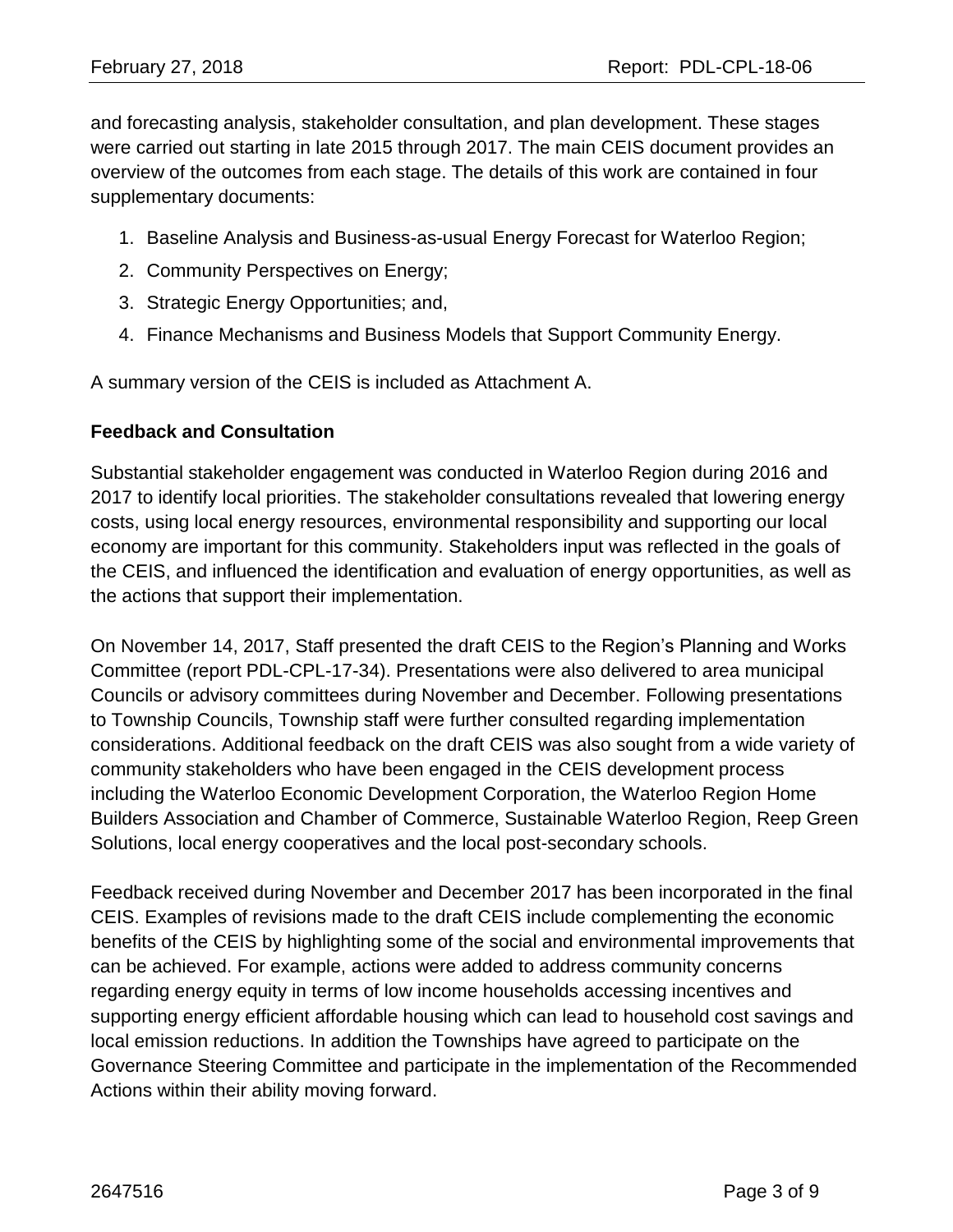#### **The Strategy**

The following diagram, Figure 1, outlines the structure of the CEIS.



**Figure 1. Structure of the Community Energy Investment Strategy**

The purpose of the CEIS is to improve and sustain Waterloo Region's economic competitiveness and quality of life through the coordination of targeted energy investments.

A total of 22 energy opportunities or potential local projects were identified as ways to achieve the goals and objectives. Based on these opportunities, a series of 20 recommended actions were developed to facilitate and support implementation of the opportunities. The actions focus on cultivating a supportive environment that will attract proponents and investment to the types of opportunities or projects evaluated within the CEIS. The actions are divided among the four goals of the CEIS:

- 1. Significantly Improve the Energy Performance of Buildings;
- 2. Enhance Local Energy Generation and Security;
- 3. Transition to a Low Carbon Transportation Network; and,
- 4. Cultivate and Support an Innovative Environment for Energy Investments.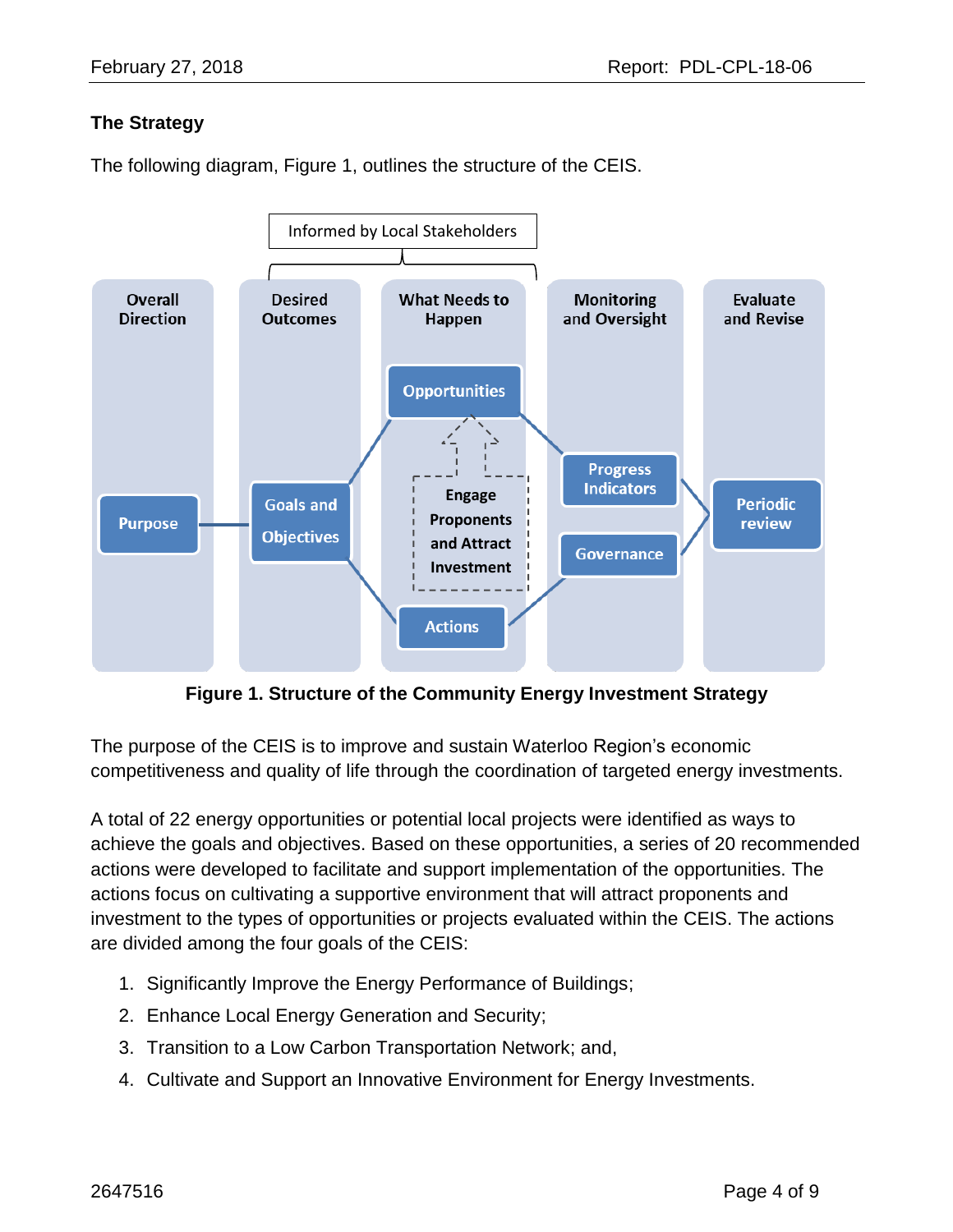In order to advance the actions, collaboration between the local utilities, the Region and Area Municipalities is required.

Progress indicators have been included within the Strategy to help periodically review the impact of implementing the energy opportunities over time. This review process should be conducted every three to five years to inform any necessary changes to the CEIS as the community continues to develop and emerging technologies evolve.

The CEIS is focused on providing the supportive environment to attract investment to further improving our local energy system. It also aspires to keep more energy dollars circulating within the local economy while lowering harmful emissions.

#### **Implementation and Governance**

The Strategy's Governance model addresses the roles and responsibilities of those involved in ensuring the CEIS meets its goals and objectives. Ensuring the right stakeholders are at the table working collaboratively to take advantage of local opportunities is critical to the CEIS's success.

Under the CEIS Governance model, the existing Steering Committee will be transitioned into a Governance Committee with oversight responsibility for advancing the recommended actions of the Strategy. The new committee should have senior staff appointments from the same collaborating organizations who developed the CEIS while also opening membership to representatives from the Townships at their discretion. The CEIS proposes that a Governance Committee have a mandate to fulfill the following responsibilities:

- Carry forward the recommended actions contained in this CEIS in ongoing work plans and budget at each respective partner organization and advance opportunities to embed energy planning into local decision-making;
- Provide oversight and strategic direction to a staff resource person who executes the day-to-day implementation of the CEIS' actions;
- Oversee the development of more specific action plans as needed to support implementation of the CEIS' objectives;
- Guide a review and update the CEIS as required based on progress indicator reports every three to five years; and,
- Advocate on behalf of the CEIS stakeholders for supportive policy and programming from municipal, provincial and federal levels of government.

The first order of business for the new governance committee will be to recommend the most appropriate means to establish a dedicated resource person to lead the administration and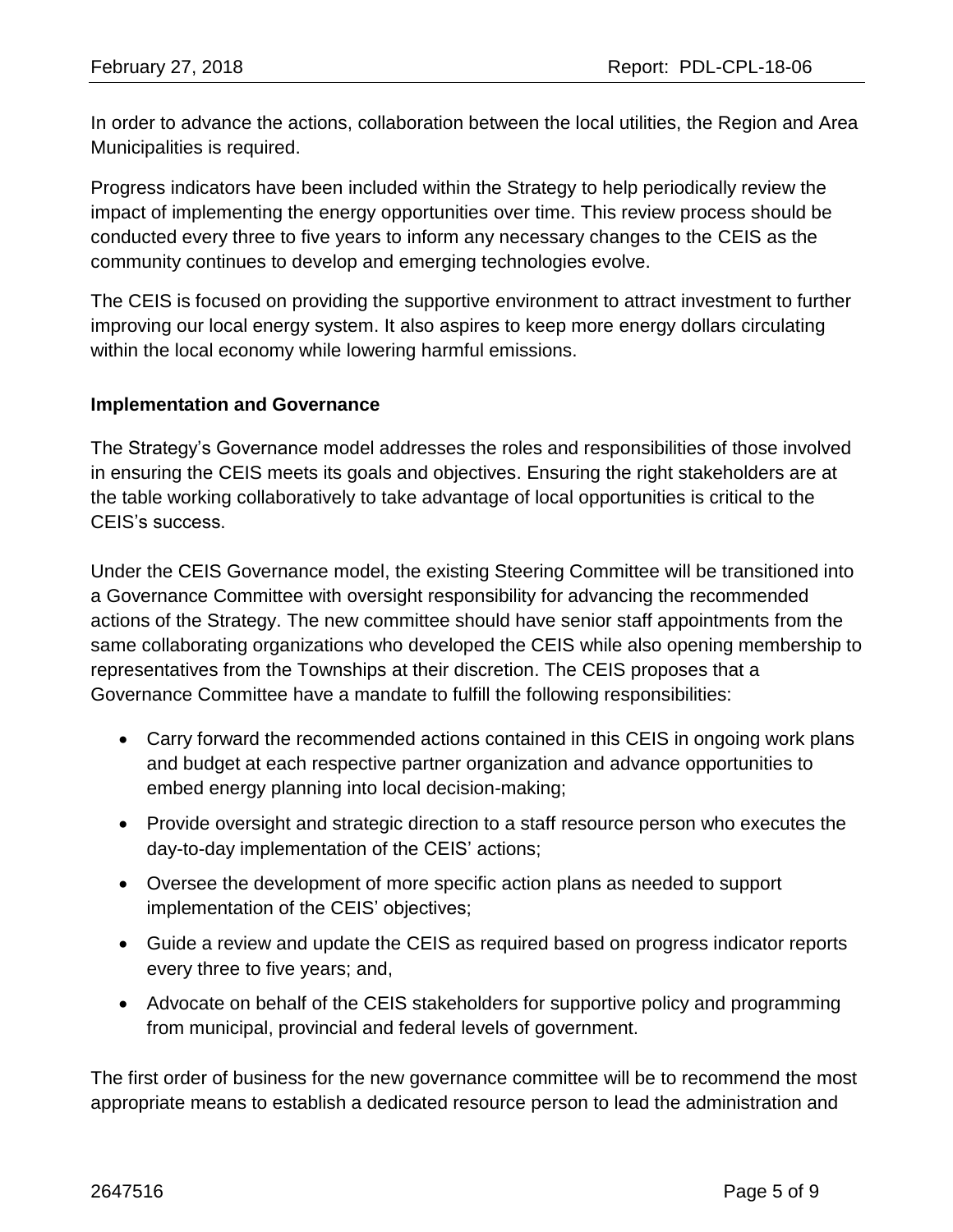coordination of the CEIS Actions. Several options in this regard are outlined within the CEIS but need further scrutiny in advance of the 2019 budget process. This review process should also clarify how CEIS implementation will relate to existing collaborations such as the Climate Action Waterloo Region (CAWR) initiative involving Sustainable Waterloo Region and Reep Green Solutions as community partners. It is recommended that staff report back to Area Municipal Councils, Regional Council and utility Boards of Directors as required by June 2018 at the conclusion of this process. Once an approach to collaborative implementation is approved, the intent is to identify the cost of resource requirements during the next budget cycle.

#### **Relationship to Other Related Initiatives**

The CEIS builds on four existing pillars:

- provincial policy and regulation;
- local economic development;
- energy infrastructure planning conducted by a provincial agency and local utilities; and,
- local GHG reduction targets.

The evolving regulatory landscape and policy context is increasingly requiring the integration of energy planning and management with land use planning, economic development and environmental protection objectives. Numerous acts, plans and policies at the provincial and local level are drawing these links which support the need for community energy planning within Waterloo Region.

The Economic Development Strategy for Waterloo Region also includes objectives related to ensuring sufficient infrastructure capacity to accommodate growth including power, the need to create a green, sustainable and efficient region that anticipates growth as well as the desire to support and stimulate new and existing high growth sectors, including green energy and cleantech.

Energy infrastructure planning for this region occurs every five years between the Independent Electricity System Operator (IESO) and local utilities. The IESO will be working with local utilities on its next iteration of their Integrated Regional Resource Plan for electricity planning in this region starting later in 2018. It is important that area municipalities and other local stakeholders are involved in this process to better reflect the needs expressed by the community.

The CAWR initiative includes a list of initiatives that broadly address the 94% of GHGs originating from local energy use. Sustainable Waterloo Region and Reep Green Solutions have been strong community partners in promoting and communicating the need for GHG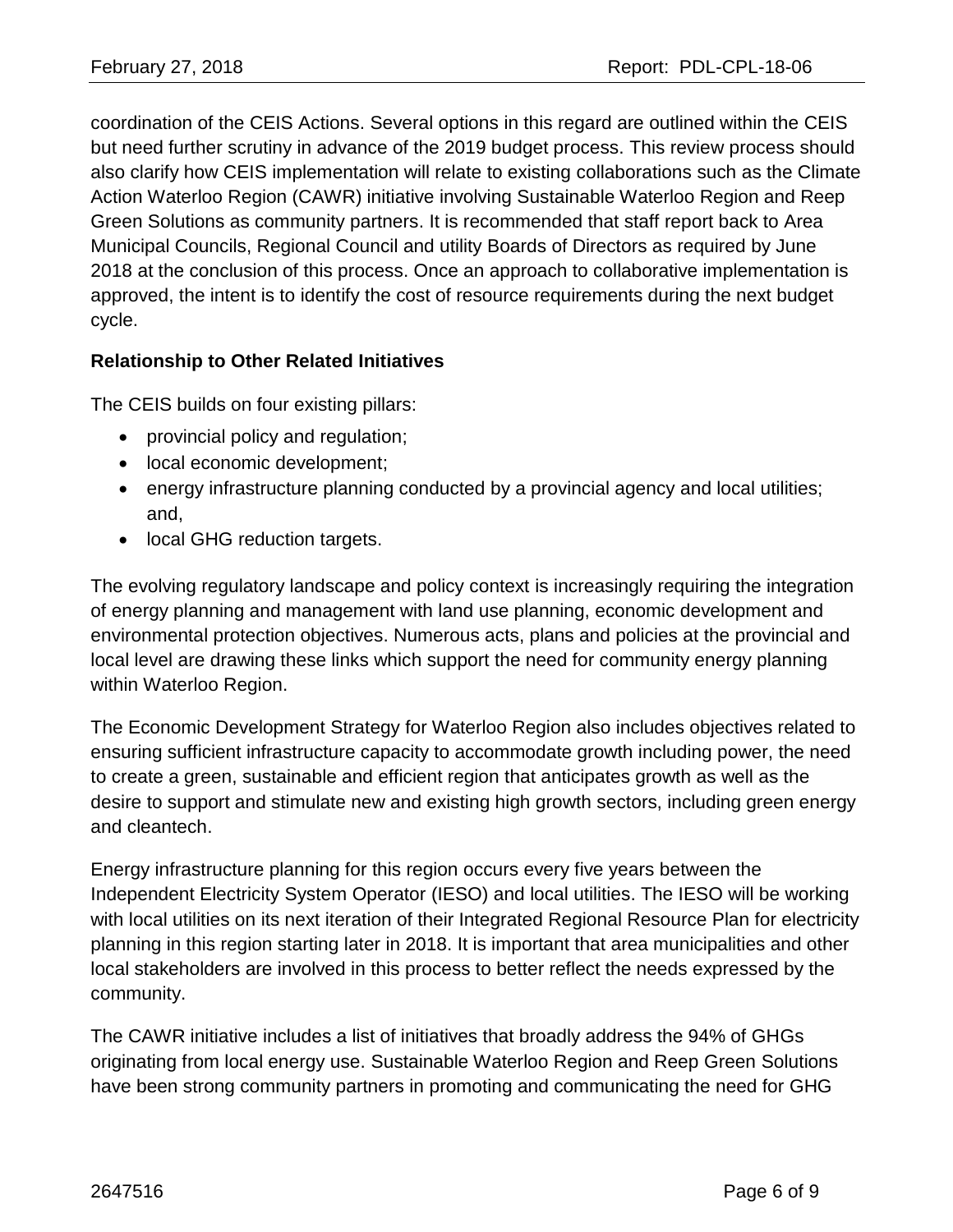reductions and engaged many other members of the community in the process. However, there has been difficulty in advancing many projects that can result in reducing local energy costs, consumption and emissions. Local energy planning efforts have been focused on identifying a strategic approach to attracting investment in the energy projects that would optimally meet community needs over the next two decades.

Implementing this CEIS will contribute to advancing energy master planning at a community scale and go beyond ensuring adequate centralized supply of energy resources. Having a CEIS to attract investment to further improving our local energy system over the next 25 years will also help support economic development and provide energy options and stability to help attract business. The CEIS complements the broader planning processes, policy context and aspires to keep more energy dollars circulating within the local economy while lowering harmful emissions.

#### **Next Steps**

If approved, the CEIS will be submitted to the Ontario Ministry of Energy as the primary funder of this planning initiative. In order to meet grant funding obligations under Ontario's MEP program, the final CEIS must be submitted to the Province by the end of February 2018. The CEIS will be posted on the Region's website and will be made available in hard copy form in the Regional Councillors library as well as distributed to stakeholders who were involved in the development of the CEIS.

## **CORPORATE STRATEGIC PLAN**

This report addresses Strategic Objective 3.3 Enhance efforts to improve air quality and specifically Action, 3.3.3 Collaborate with stakeholders to develop a Community Energy Investment Strategy.

## **FINANCIAL IMPLICATIONS**

The 2015 Community Planning Ten Year Capital Forecast was increased by \$180,000 for the Community Energy Investment CEIS (project 22037), funded by the Regional Municipality of Waterloo 2015 operating budget (5.6%; \$10,000), the Province (50.0%; \$90,000), and three cities and five local utility companies (44.4%; \$10,000 each). The Region is administering all financial aspects for the development of the CEIS. Project expenditures are expected to total \$183,000, with additional funding of \$3,000 from the University of Waterloo. To date, \$183,000 has been spent or committed with no additional expenses anticipated.

Implementation of specific opportunities identified within the CEIS that would directly involve the Region will be subject to the normal budget and project approval process. Subject to the approval of the report recommendations, staff will report back with an assessment of the resources needed to support implementation in collaboration with the project partners.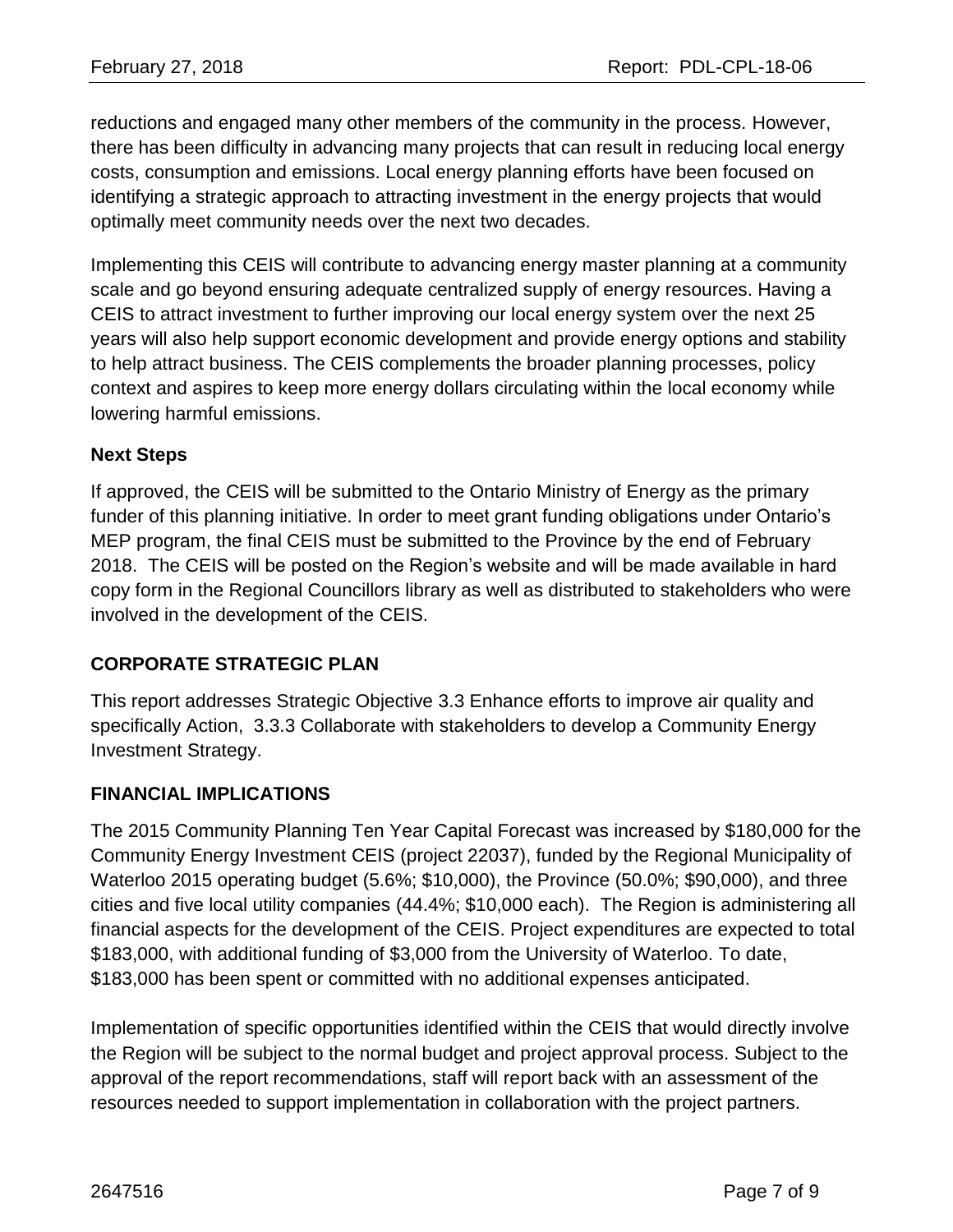#### **Other Department Consultations/Concurrence**

Staff at the local electrical and gas utilities as well as the Area Municipalities, including the Township CAO's, were consulted in the preparation of this report. Recently, Cambridge, Kitchener and Waterloo City Councils approved the CEIS. Development of the CEIS also involved significant stakeholder consultations within the community during 2016 and 2017.

#### **Attachments**

Attachment A - Distributed separately: Community Energy Investment Strategy for Waterloo Region – Summary Version

**Prepared By: David Roewade**, Sustainability Specialist

**Approved By: Rod Regier,** Commissioner, Planning Development and Legislative Services